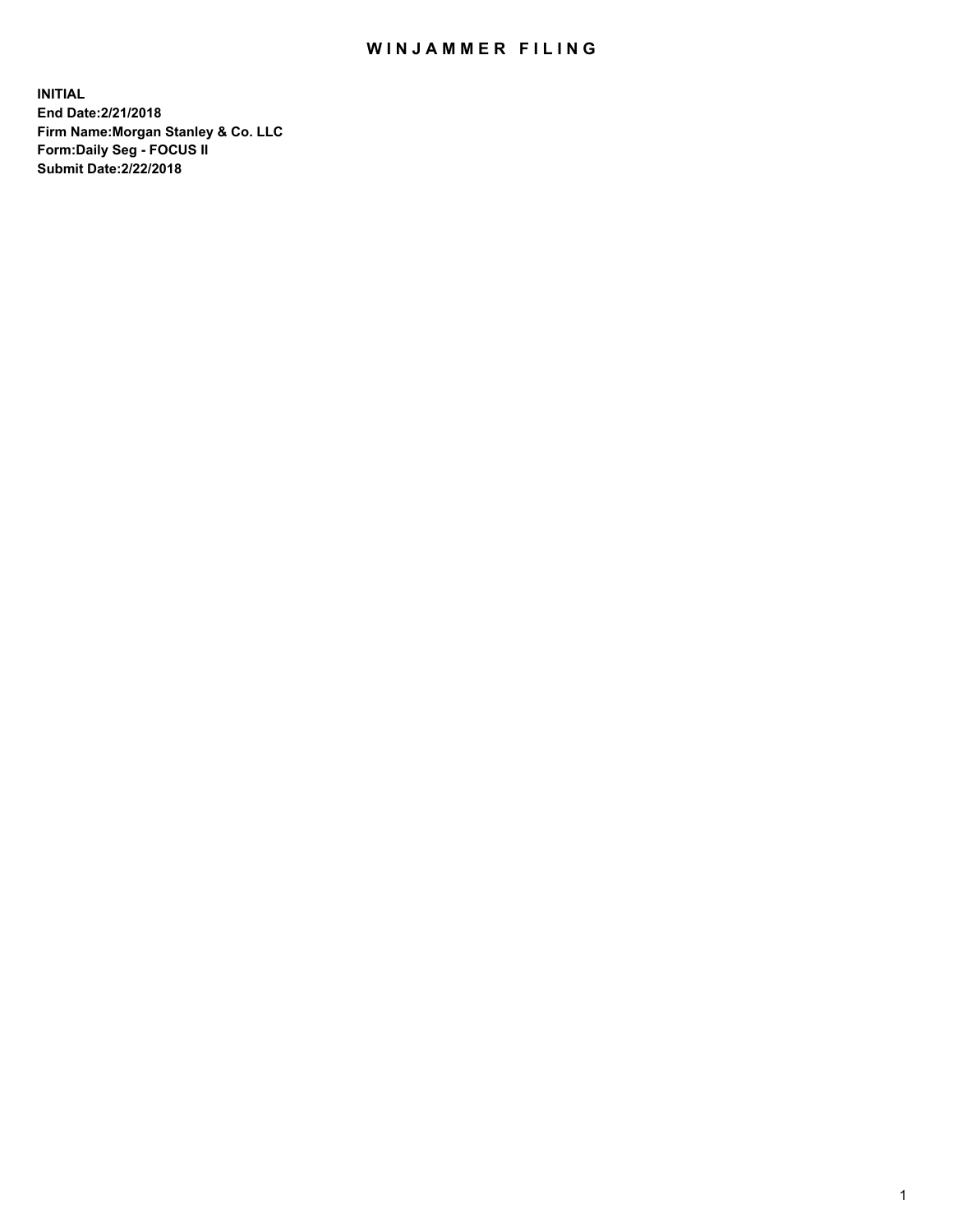### **INITIAL End Date:2/21/2018 Firm Name:Morgan Stanley & Co. LLC Form:Daily Seg - FOCUS II Submit Date:2/22/2018 Daily Segregation - Cover Page**

| Name of Company<br><b>Contact Name</b><br><b>Contact Phone Number</b><br><b>Contact Email Address</b>                                                                                                                                                                                                                         | Morgan Stanley & Co. LLC<br>Ikram Shah<br>212-276-0963<br>lkram.shah@morganstanley.com |
|-------------------------------------------------------------------------------------------------------------------------------------------------------------------------------------------------------------------------------------------------------------------------------------------------------------------------------|----------------------------------------------------------------------------------------|
| FCM's Customer Segregated Funds Residual Interest Target (choose one):<br>a. Minimum dollar amount: ; or<br>b. Minimum percentage of customer segregated funds required:%; or<br>c. Dollar amount range between: and; or<br>d. Percentage range of customer segregated funds required between:% and%.                         | 331,000,000<br>0 <sub>0</sub><br>00                                                    |
| FCM's Customer Secured Amount Funds Residual Interest Target (choose one):<br>a. Minimum dollar amount: ; or<br>b. Minimum percentage of customer secured funds required:%; or<br>c. Dollar amount range between: and; or<br>d. Percentage range of customer secured funds required between:% and%.                           | 140,000,000<br>0 <sub>0</sub><br>0 <sub>0</sub>                                        |
| FCM's Cleared Swaps Customer Collateral Residual Interest Target (choose one):<br>a. Minimum dollar amount: ; or<br>b. Minimum percentage of cleared swaps customer collateral required:%; or<br>c. Dollar amount range between: and; or<br>d. Percentage range of cleared swaps customer collateral required between:% and%. | 92,000,000<br>0 <sub>0</sub><br><u>00</u>                                              |

Attach supporting documents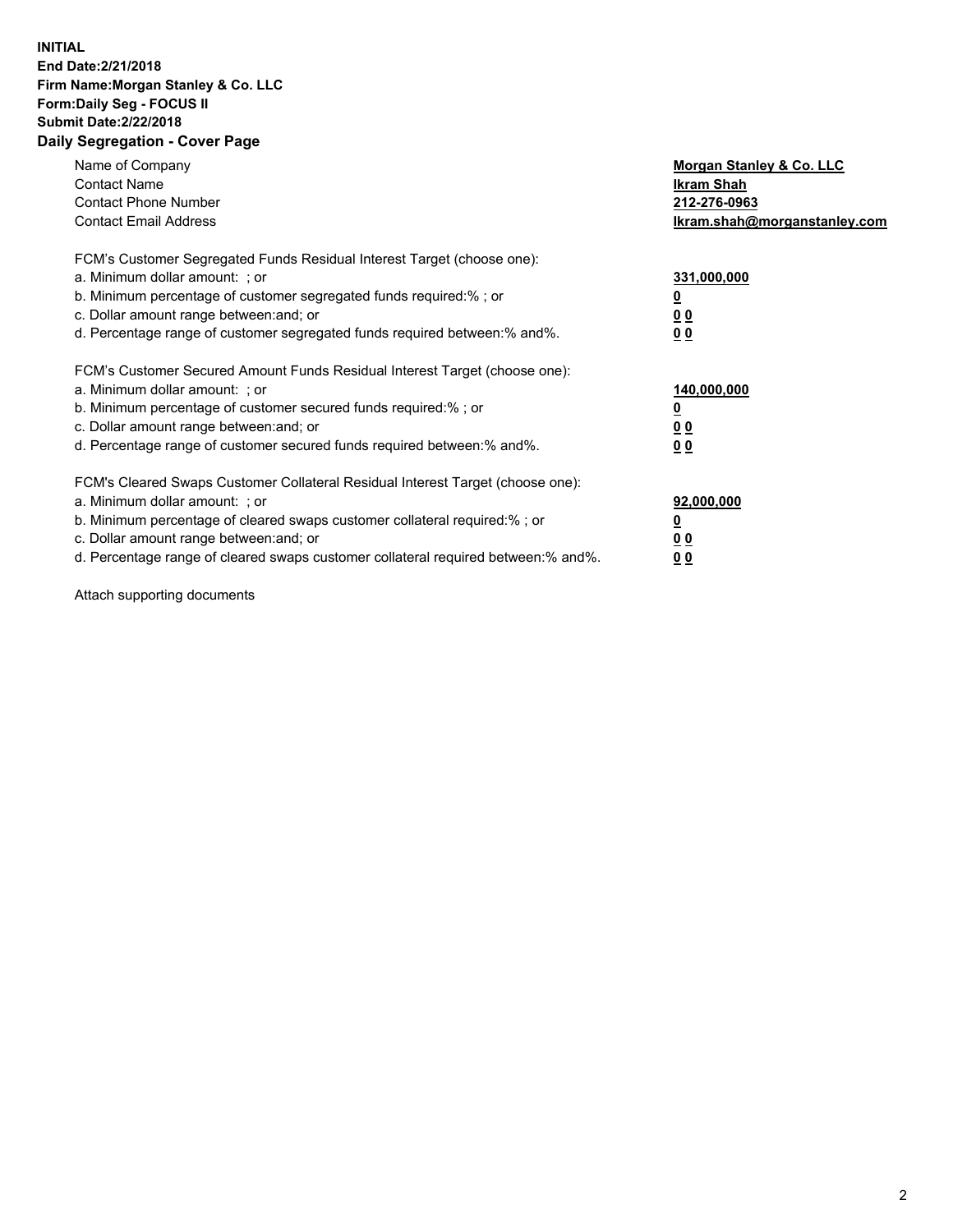# **INITIAL End Date:2/21/2018 Firm Name:Morgan Stanley & Co. LLC Form:Daily Seg - FOCUS II Submit Date:2/22/2018**

#### **Daily Segregation - Secured Amounts**

Foreign Futures and Foreign Options Secured Amounts Amount required to be set aside pursuant to law, rule or regulation of a foreign government or a rule of a self-regulatory organization authorized thereunder 1. Net ledger balance - Foreign Futures and Foreign Option Trading - All Customers A. Cash **3,293,525,408** [7315] B. Securities (at market) **1,767,021,638** [7317] 2. Net unrealized profit (loss) in open futures contracts traded on a foreign board of trade **290,324,956** [7325] 3. Exchange traded options a. Market value of open option contracts purchased on a foreign board of trade **25,365,995** [7335] b. Market value of open contracts granted (sold) on a foreign board of trade **-22,826,857** [7337] 4. Net equity (deficit) (add lines 1. 2. and 3.) **5,353,411,140** [7345] 5. Account liquidating to a deficit and account with a debit balances - gross amount **15,948,570** [7351] Less: amount offset by customer owned securities **-15,496,206** [7352] **452,364** [7354] 6. Amount required to be set aside as the secured amount - Net Liquidating Equity Method (add lines 4 and 5) 7. Greater of amount required to be set aside pursuant to foreign jurisdiction (above) or line 6. FUNDS DEPOSITED IN SEPARATE REGULATION 30.7 ACCOUNTS 1. Cash in banks A. Banks located in the United States **191,262,887** [7500] B. Other banks qualified under Regulation 30.7 **1,028,454,798** [7520] **1,219,717,685** 2. Securities A. In safekeeping with banks located in the United States **317,499,172** [7540] B. In safekeeping with other banks qualified under Regulation 30.7 **0** [7560] **317,499,172** [7570] 3. Equities with registered futures commission merchants A. Cash **7,050,386** [7580] B. Securities **0** [7590] C. Unrealized gain (loss) on open futures contracts **-1,035,589** [7600] D. Value of long option contracts **0** [7610] E. Value of short option contracts **0** [7615] **6,014,797** [7620] 4. Amounts held by clearing organizations of foreign boards of trade A. Cash **0** [7640] B. Securities **0** [7650] C. Amount due to (from) clearing organization - daily variation **0** [7660] D. Value of long option contracts **0** [7670] E. Value of short option contracts **0** [7675] **0** [7680] 5. Amounts held by members of foreign boards of trade A. Cash **2,258,319,895** [7700] B. Securities **1,449,522,466** [7710] C. Unrealized gain (loss) on open futures contracts **291,360,544** [7720] D. Value of long option contracts **25,365,995** [7730] E. Value of short option contracts **-22,826,857** [7735] **4,001,742,043** 6. Amounts with other depositories designated by a foreign board of trade **0** [7760] 7. Segregated funds on hand **0** [7765] 8. Total funds in separate section 30.7 accounts **5,544,973,697** [7770] 9. Excess (deficiency) Set Aside for Secured Amount (subtract line 7 Secured Statement Page 1 from Line 8)

- 10. Management Target Amount for Excess funds in separate section 30.7 accounts **140,000,000** [7780]
- 11. Excess (deficiency) funds in separate 30.7 accounts over (under) Management Target **51,110,193** [7785]

**0** [7305]

**5,353,863,504** [7355]

#### **5,353,863,504** [7360]

[7530]

[7740] **191,110,193** [7380]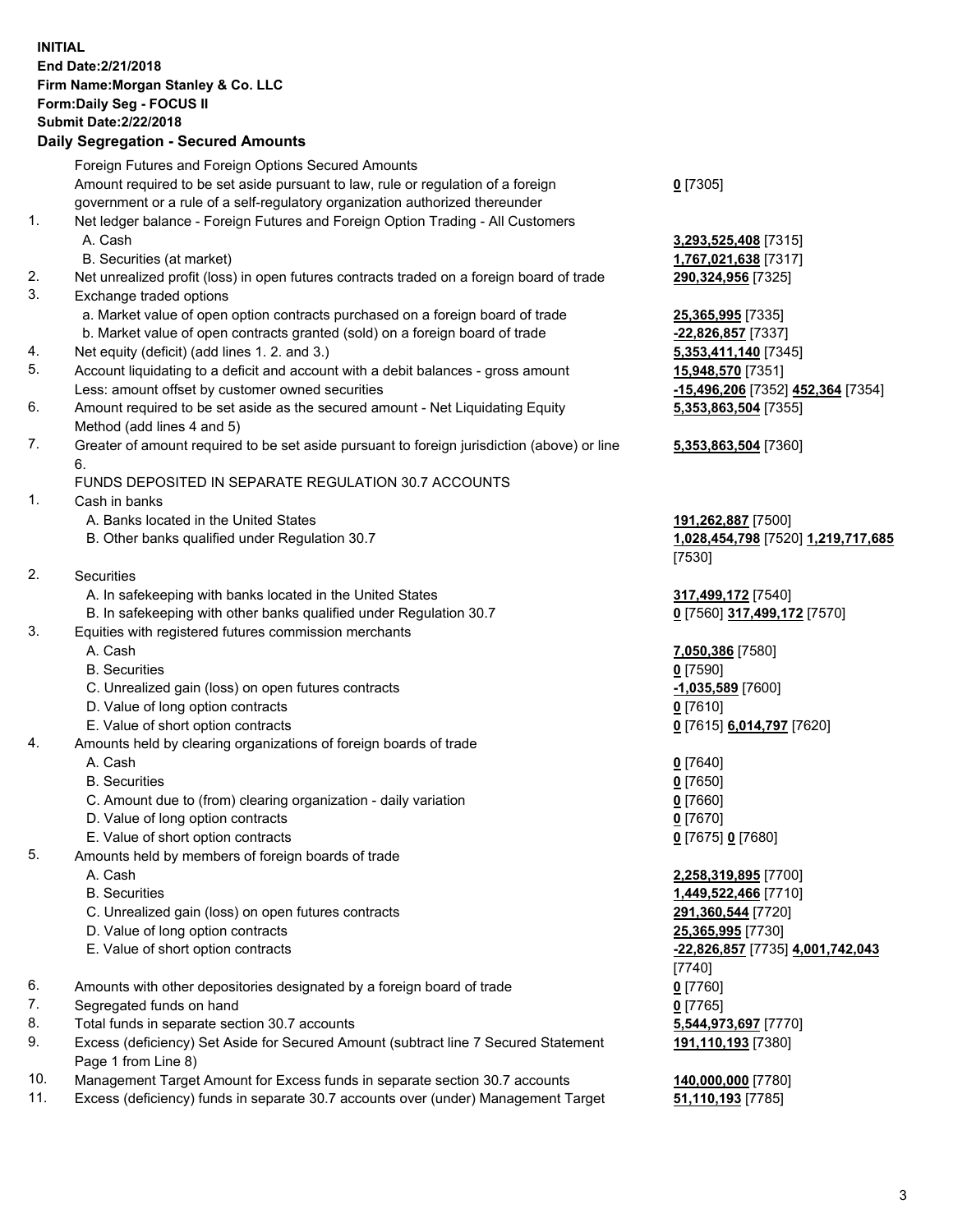**INITIAL End Date:2/21/2018 Firm Name:Morgan Stanley & Co. LLC Form:Daily Seg - FOCUS II Submit Date:2/22/2018 Daily Segregation - Segregation Statement** SEGREGATION REQUIREMENTS(Section 4d(2) of the CEAct) 1. Net ledger balance A. Cash **10,392,640,349** [7010] B. Securities (at market) **5,388,836,073** [7020] 2. Net unrealized profit (loss) in open futures contracts traded on a contract market **-445,601,803** [7030] 3. Exchange traded options A. Add market value of open option contracts purchased on a contract market **559,311,554** [7032] B. Deduct market value of open option contracts granted (sold) on a contract market **-788,947,096** [7033] 4. Net equity (deficit) (add lines 1, 2 and 3) **15,106,239,077** [7040] 5. Accounts liquidating to a deficit and accounts with debit balances - gross amount **562,713,956** [7045] Less: amount offset by customer securities **-500,793,358** [7047] **61,920,598** [7050] 6. Amount required to be segregated (add lines 4 and 5) **15,168,159,675** [7060] FUNDS IN SEGREGATED ACCOUNTS 7. Deposited in segregated funds bank accounts A. Cash **4,519,940,514** [7070] B. Securities representing investments of customers' funds (at market) **0** [7080] C. Securities held for particular customers or option customers in lieu of cash (at market) **1,134,920,318** [7090] 8. Margins on deposit with derivatives clearing organizations of contract markets A. Cash **6,253,115,669** [7100] B. Securities representing investments of customers' funds (at market) **0** [7110] C. Securities held for particular customers or option customers in lieu of cash (at market) **4,253,915,755** [7120] 9. Net settlement from (to) derivatives clearing organizations of contract markets **-383,657,905** [7130] 10. Exchange traded options A. Value of open long option contracts **559,311,554** [7132] B. Value of open short option contracts **-788,947,096** [7133] 11. Net equities with other FCMs A. Net liquidating equity **3,464,887** [7140] B. Securities representing investments of customers' funds (at market) **0** [7160] C. Securities held for particular customers or option customers in lieu of cash (at market) **0** [7170] 12. Segregated funds on hand **0** [7150] 13. Total amount in segregation (add lines 7 through 12) **15,552,063,696** [7180] 14. Excess (deficiency) funds in segregation (subtract line 6 from line 13) **383,904,021** [7190] 15. Management Target Amount for Excess funds in segregation **331,000,000** [7194]

16. Excess (deficiency) funds in segregation over (under) Management Target Amount Excess

**52,904,021** [7198]